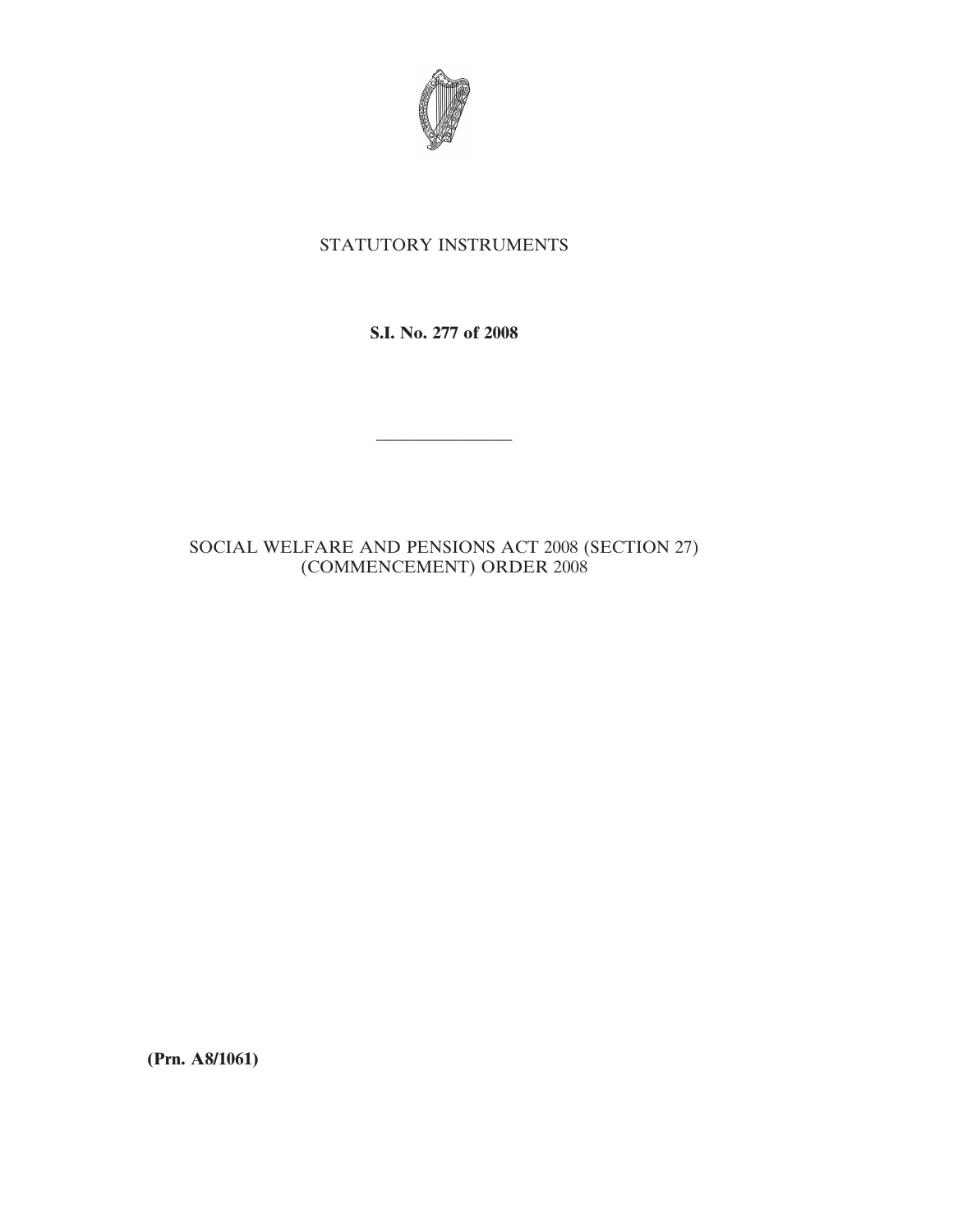#### SOCIAL WELFARE AND PENSIONS ACT 2008 (SECTION 27) (COMMENCEMENT) ORDER 2008

The Minister for Social and Family Affairs, in exercise of the powers conferred on her by section 1(6) of the Social Welfare and Pensions Act 2008 (No. 2 of 2008), hereby orders as follows:

#### *Citation.*

1. This Order may be cited as the Social Welfare and Pensions Act 2008 (Section 27) (Commencement) Order 2008.

#### *Commencement.*

2. The 1st day of November 2008 is appointed as the day on which section 27 of the Social Welfare and Pensions Act 2008 comes into operation.



GIVEN under the Official Seal of the Minister for Social and Family Affairs, 17 July 2008

MARY HANAFIN. Minister for Social and Family Affairs.

*Notice of the making of this Statutory Instrument was published in "Iris Oifigiu´il" of* 22*nd July*, 2008.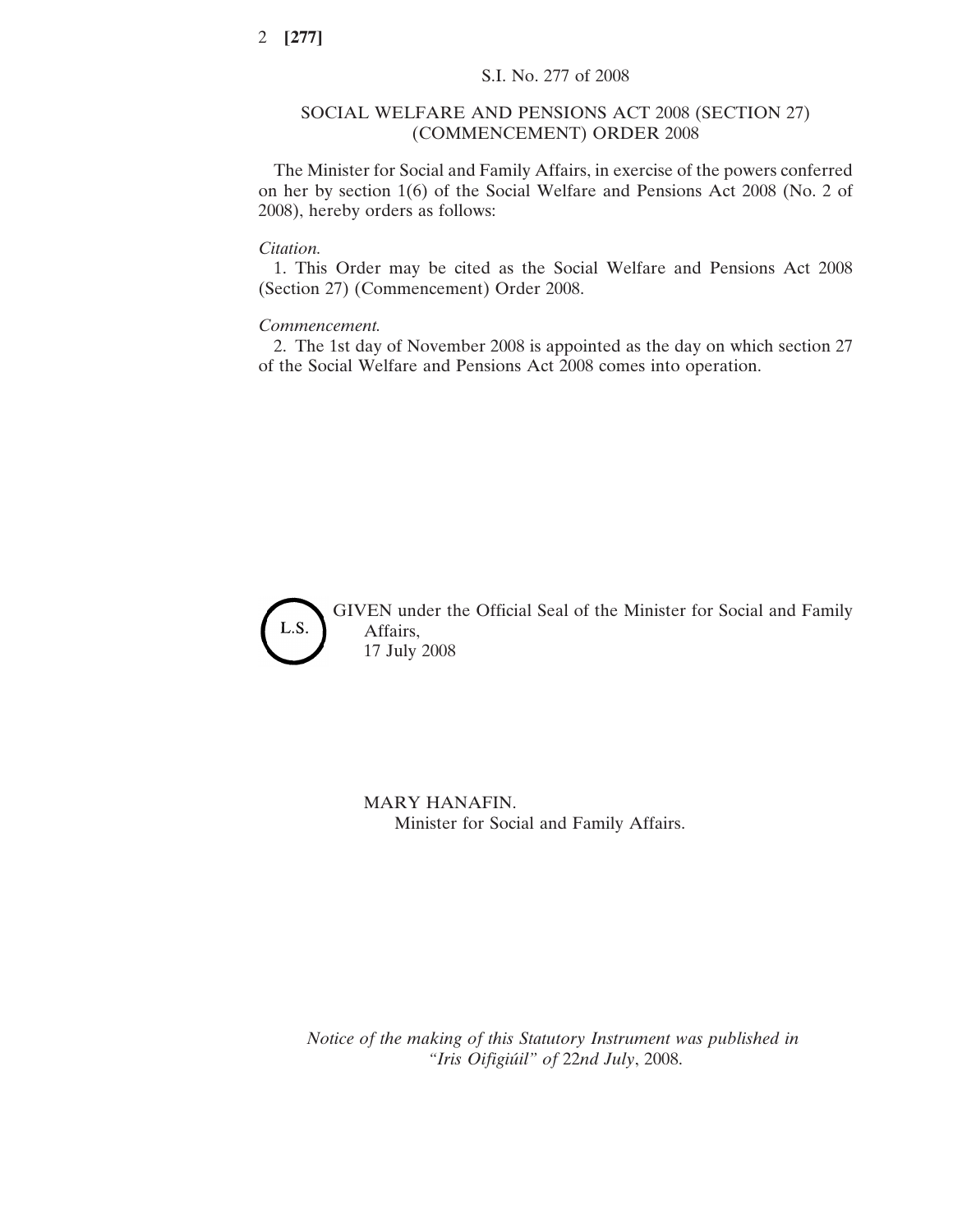**[277]** 3

### EXPLANATORY NOTE

*(This note is not part of the Instrument and does not purport to be a legal interpretation).*

This Order provides for the commencement of sections 27 of the Social Welfare and Pensions Act 2008 with effect from the 1st November 2008.

Section 27 of the Social Welfare and Pensions Act 2008 provides amendments to the Pensions Act, 1990 to bring registered administrators of pension schemes within the remit of the Act in relation to certain core functions that they perform on behalf of the trustees of pensions schemes.

Pension scheme administrators will now be required to register with the Pensions Board before they carry out their functions and the Pensions Board will have responsibility to audit administration service standards and to remove registration or apply sanctions if required standards are not met.

These amendments insert a new Part VIA into the Pensions Act, 1990 which includes a range of provisions relating to a registered administrator of a pension scheme. These provisions include the creation of a register of administrators, registration and renewal requirements, duties of a registered administrator, termination of registration and provisions for appeal. Amendments consequential to the regulation of registered administrators are applied to other parts of the Pensions Act including provisions regarding the disclosure for information and the application of the offences regime.